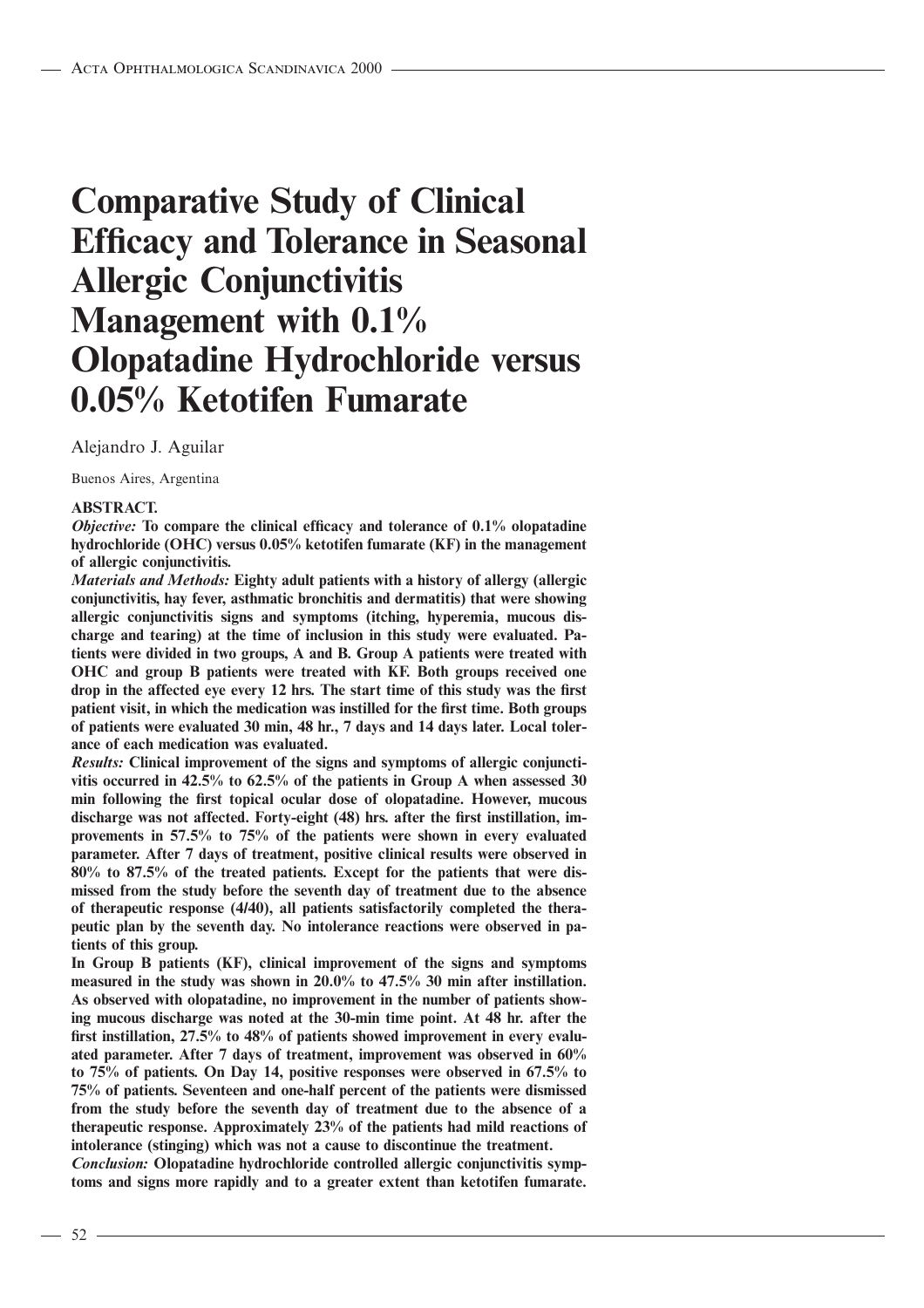**Fewer cases of treatment failure were noted with OHC, and no local intolerance reactions were observed, while KF triggered mild reactions (stinging) in 23% of patients.**

**Key words:** seasonal allergic conjunctivitis – olopatadine – ketotifen.

Acta Ophthalmol. Scand. 2000: 78: 52–55 Copyright © Acta Ophthalmol Scand 2000, ISSN 1395-3907

## **Introduction**

Allergic conjunctivitis is an ocular surface inflammatory disease that affects approximately 25% of the general population (1) and has a significant impact on the social and economic aspects of life. It can appear alone or associated with other allergic diseases, especially allergic rhinitis.

Allergic conjunctivitis is an immunopathological disease. It is a typical Type I hypersensitivity reaction mediated by IgE and results from a series of biological responses (2): 1) environment allergen sensitization; 2) IgE mast cell activation and consequent mediators release; 3) conjunctival inflammation with eosinophil prevalence; 4) cytokine production, and 5) increased mucous secretion.

Mast cells play an important role in this physiopathology. Nearly 100% of the mast cell population found in the conjunctival surface of allergic conjunctivitis patients are the tryptase-chymase type (3). Their number is significantly increased (higher than 200,000/mm<sup>3</sup>) in both conjunctival epithelium and stroma, and mediators are elevated in these patients' tears (4). Mast cell activity is not only related to the development of the acute allergic reaction but is also involved in the metabolic modulation of the connective tissue following this response (fibrosis). In both phases, acute and chronic, the main characteristic is the presence of inflammatory cells (neutrophils, eosinophils and lymphocytes) in tears approximately 6 to 24 hours after the reaction is initiated. The principal mediator present is histamine (5). This vasoactive amine induces the major signs and symptoms of allergic conjunctivitis.

Main signs include keratic and perikeratic conjunctival congestion, conjunctival chemosis, mucous secretion, epiphora and papillae. The principal symptoms include tearing, photophobia, blurry vision, foreign body sensation and itching, the last one being the distinctive indicator of allergic conjunctivitis.

Allergic conjunctivitis can be treated with local anti-allergic agents such as antihistamines, either alone or in combination with alpha  $(\alpha)$  adrenergic agents (6) and mast cell stabilizers. Some antihistaminic agents with mast cell stabilizing properties have recently been added to the Ophthalmological Pharmacopeia. This dual action allows control of the allergic conjunctivitis signs and symptoms during the acute phase (antihistaminic action), and also allows prevention of the long-term mast cell degranulation response (membrane stabilizing action).

Within this group of drugs we can find 0.1% olopatadine hydrochloride (Patan $ol^{\circledR}$ ) and 0.05% ketotifen fumarate solutions (Zaditor $^{TM}$ ).

Olopatadine hydrochloride 0.1% has a rapid initial action (minutes) that extends for hours, which allows a BID dosing schedule. It has strong, selective antihistaminic and mast cell stabilizing action

with an important inhibitory effect on pro-inflammatory cytokine production (7, 8). It is very well tolerated (less than 5% incidence of mild discomfort) when instillated. It is indicated for children as young as 3 years of age.

Ketotifen fumarate 0.05% is derived from cyproheptadine, a serotonin and histamine antagonist. Its clinical use has been widely studied in relation to bronchial asthma. Its antihistaminic action is the result of a non-competitive and nonselective antagonistic mechanism and the mast cell stabilizing action is comparable to that of sodium cromoglycate in asthmatic patients. When used as a topical antihistaminic in ophthalmology, the dosage varies from 2 to 4 daily instillations. At 0.1%, its efficacy increases, but so does the incidence of adverse effects. Clinical efficacy data in children are not available.

# **Materials and Methods**

From August 1998 to July 1999, 80 adult patients with positive allergy records (allergic conjunctivitis, hay fever, asthmatic bronchitis and dermatitis) were evaluated. At the moment of being included in this study they were showing signs and symptoms of allergic conjunctivitis which were classified in four stages: 0-Absent; 1-

**Table 1.** Allergic conjunctivitis signs and symptoms classification.

#### Hyperemia:

- 0 Absent
- 1 Mild: small vascular dilatations, pink color, distributed in quadrants.
- 2 Moderate: medium size vascular dilatations, generally red color, generalized and randomly located in conjunctiva.
- 3 Severe: Numerous vascular generalized dilatations, red color with or without chemosis.
- Mucous discharge:
- 0 Absent
- 1 Mild: small mucous conglomerates, preferably concentrated in the inferior conjunctival culde-sac.
- 2 Moderate: Bigger mucous conglomerates in the inferior conjunctival cul-de-sac, producing discomfort generally in the morning.
- 3 Severe: Big mucous conglomerates in cul-de-sac with discharge in palpebral edges and at the caruncle level, accompanied with sticky eyes in the morning.

#### Itching:

- 0 Absent
- Mild: occasional, tendency to scratch or rub the eyes.
- 2 Moderate: always present with tendency to scratch or rub the eyes.
- 3 Severe: continuous, frequently drying the eyes.
- Tearing:
- 0 Absent.
- Mild: sporadic.
- 2 Moderate: perceived by patient, felt as discomfort.
- 3 Severe: permanent and frequently accompanied by drying of the eyes and palpebral edges.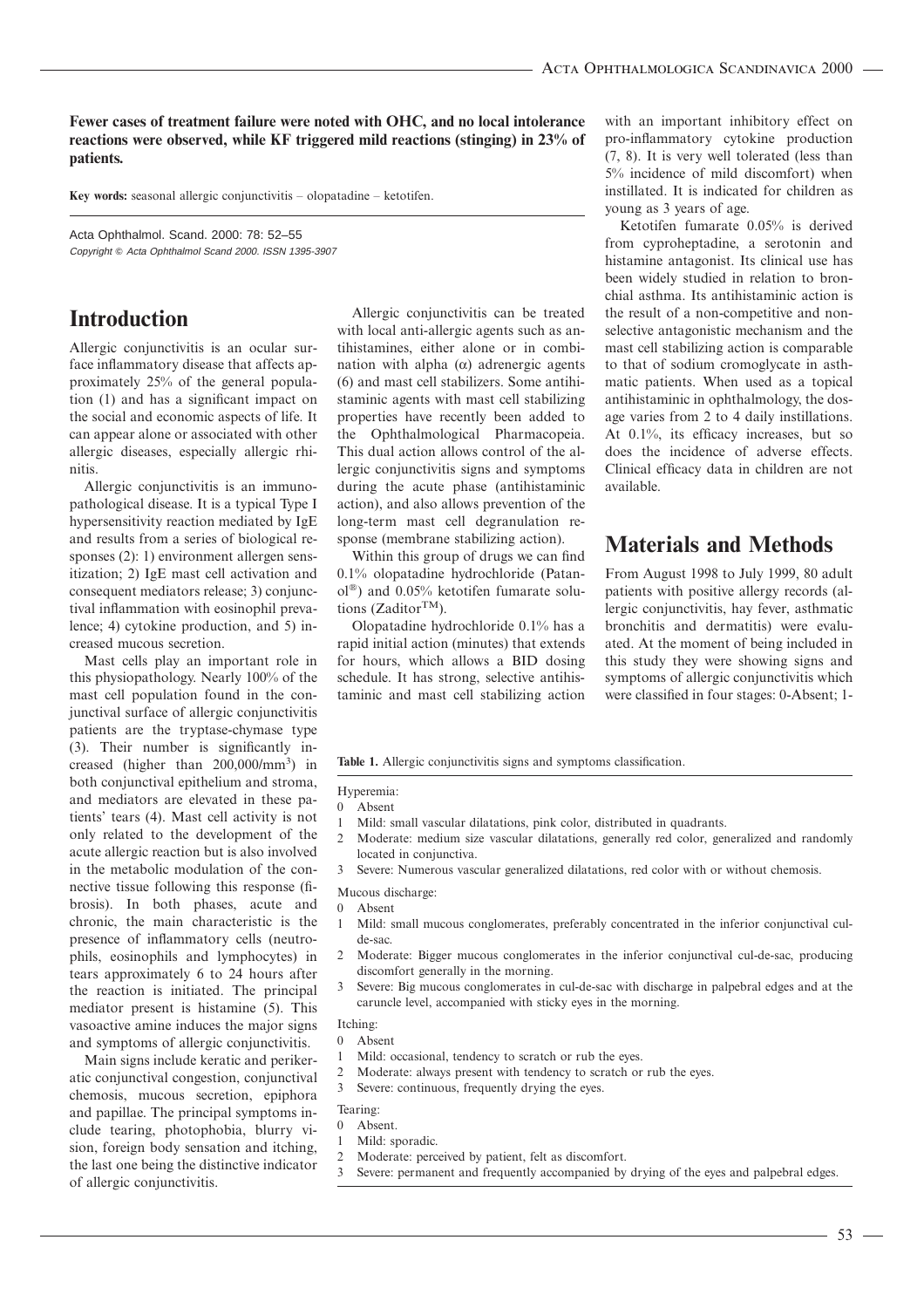**Table 2.** No tolerance reactions.

- 0 Absent.
- 1 Mild: mild stinging or foreign body sensation at instillation.
- 2 Moderate: mild stinging or foreign body sensation at instillation which persists.
- 3 Severe: important stinging or foreign body sensation at instillation and persisting to the point that treatment has to be discontinued.

Mild; 2-Moderate, and 3-Severe (Table 1). There were 58 women and 22 men whose ages ranged from 19 to 68 years of age, with an average of 40.

Patients with a history of hypersensitivity to other anti-allergic agents (including corticosteroids), and those that were receiving any other type of medication (local or systemic) related or not with the allergic pathology, were excluded from this study. Women who suspected they were pregnant were also excluded. Patients were divided into two groups (A and B) of 40 persons each. Group A patients were treated with 0.1% olopatadine hydrochloride (OHC) and group B patients were treated with 0.05% ketotifen fumarate (KF).

Each patient received one drop in the affected eye every 12 hrs.

In order to evaluate the starting point of action for each drug, patients' signs and symptoms were recorded, and then the first instillation of drug was performed during the initial patient consultation visit. Clinical responses to this first drug treatment were recorded during the next 30 minutes. After that, each group of patients was evaluated 48 hr, 7 days and 14 days after treatment initiation.

Responses were evaluated according to the following criteria: 0- Totally controlled, 1- Controlled, 2- Slight improvement, 3- No changes, and 4- Worsened. Based upon clinical experience, the final point of evaluation was the time when the patient reached a score between 0 and 1. Patients were instructed to report any type of adverse reaction or intolerance that appeared after administration of test drug. The evaluation scheme was as follows: 0- Absent, 1- Mild, 2- Moderate, and 3- Severe (Table 2).

# **Results and Discussion**

Improvements in symptoms – itching and tearing – and signs – hyperemia and mucous discharge – of allergic conjunctivitis were evaluated at 30 min, 48 hrs, 7 days, and 14 days after initiation of treatment. Data are shown in Figure 1.

In group A (OHC), 42.5% to 62.5% of patients showed improvement between 0 min and 30 min after instillation in the signs and symptoms assessed in the study, with the exception of mucous discharge, which did not show any changes. 48 hr after the first instillation, improvements in every evaluated parameter were observed in 57.5% to 75% of patients. After 7 days of treatment, complete control of all evaluated signs and symptoms was achieved in 80% to 87.5% of patients.

With the exception of 4 patients (10%) excluded from the study because of the absence of therapeutic response after 7 days of treatment, every patient completed the treatment satisfactorily by the seventh day after initiation of olopatadine therapy. *NOTE: Patients of this group satisfactorily finished the treatment on Day 7 and it was not necessary to continue treatment for 14 days. This rapid improvement was not noted in the KF group*. No intolerance reactions were observed in any of the patients of this group.

In Group B (KF), 20.0% to 47.5% of patients showed improvement in the signs and symptoms evaluated between 0 min and 30 min after instillation, with the exception of mucous discharge, which did not show any improvement. By 48 hrs after the first instillation, improvements in every evaluated parameter were ob-



P value calculated by Chi-Square Test

**Fig. 1.** Comparative efficacy of olopatadine hydrochloride and ketotifen fumarate on the signs and symptoms of allergic conjunctivitis.